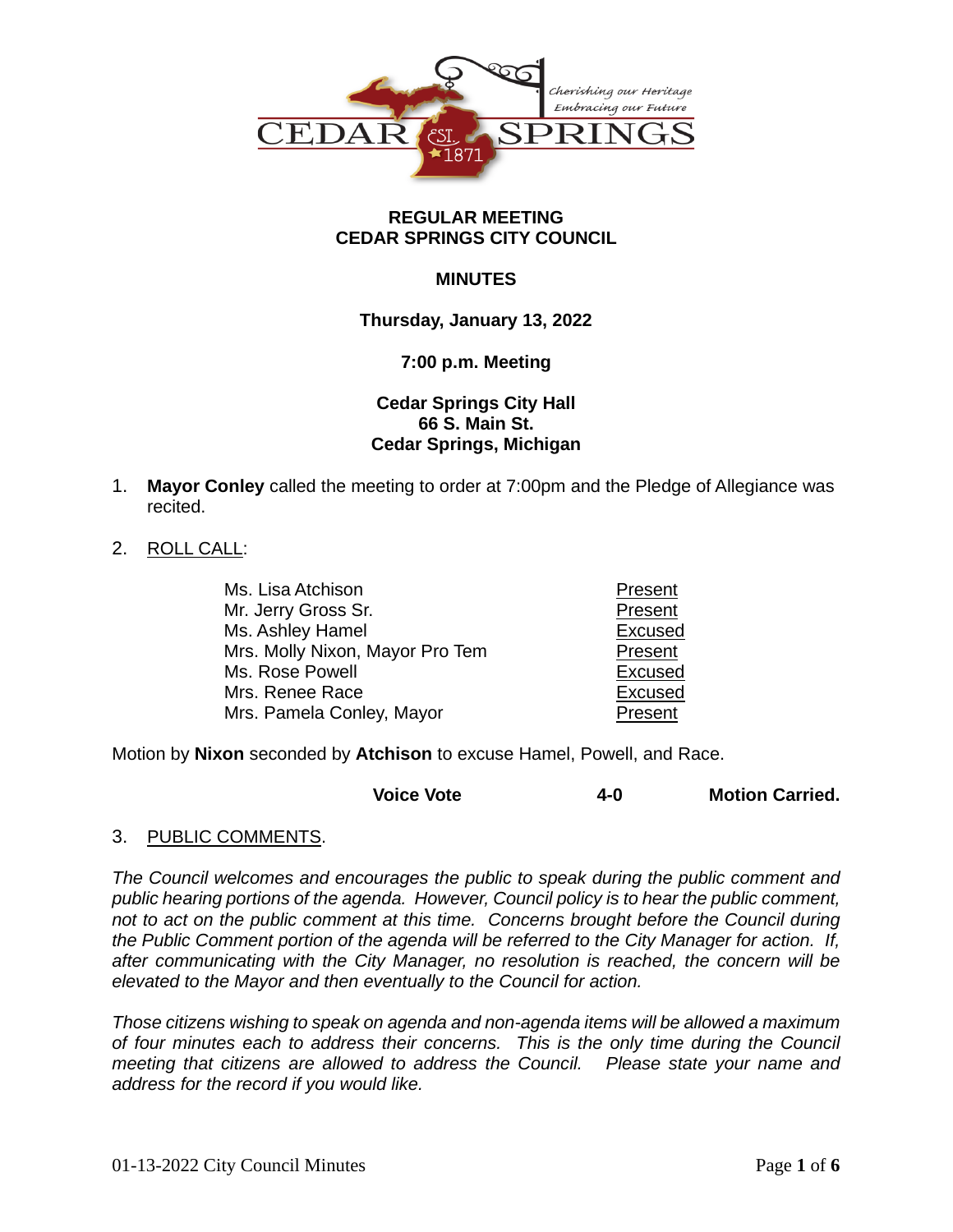**Donna Clark** introduced the new Library Director. She appreciated the 21 years that she worked as the Director.

**Kamee Krum-Howe** thanked everyone for their hard work in bring a beautiful library to the community and she looks forward to continuing to work together in the future.

- 4. PUBLIC HEARINGS.
	- A. 5-year Recreation Plan

**Rick Stout** explained reviewed the process and procedure for the 5 year Recreation plan. He explained the plan is fluid and may change in the future.

**Nixon** seconded by **Atchison** to open the public hearing at 7:13pm.

**Voice Vote 4-0 Motion Carried.**

#### **Public Comment:**

**Donna Clark** was proud of the community because the recreation plan meeting was very productive.

**Atchison** seconded by **Nixon** to close the public hearing at 7:16pm.

| <b>Voice Vote</b> | 4-0 | <b>Motion Carried.</b> |
|-------------------|-----|------------------------|
|-------------------|-----|------------------------|

# 5. ADOPTION OF AGENDA.

Motion by **Nixon** seconded by **Atchison** to approve the agenda as presented.

| <b>Voice Vote</b> | 4-0 | <b>Motion Carried.</b> |
|-------------------|-----|------------------------|
|-------------------|-----|------------------------|

## 6. CONSENT AGENDA.

*Councilmembers may request that any or all items be removed from the Consent Agenda. A motion is then in order to adopt all items not removed from the Consent Agenda. Requesting the removal of an item from the Consent Agenda is a prerogative afforded each councilmember and does not require the support of other councilmembers.*

- A. Approval of the minutes of the Regular Meeting December 09, 2021.
- B. Approval of the Checks Paid Prior #s 45867 thru 45964 and Electronic Transfers totaling \$170745.17.
- C. Motion to approve Resolution 2022-01 A Resolution To Collect 100% Of The Kent Intermediate School District Property Tax In The Summer Of 2022 As Requested Pursuant To Act 451, Public Acts Of Michigan, 1976, As Amended.
- D. Motion to approve Resolution 2022-02 A Resolution To Collect 100 % Of The Grand Rapids Community College School District Property Tax In The Summer Of 2022 As Requested Pursuant To Section 144 Of The Community College Act Of 1966, As Amended, And Part 26 Of The School Code Of 1976, As Amended.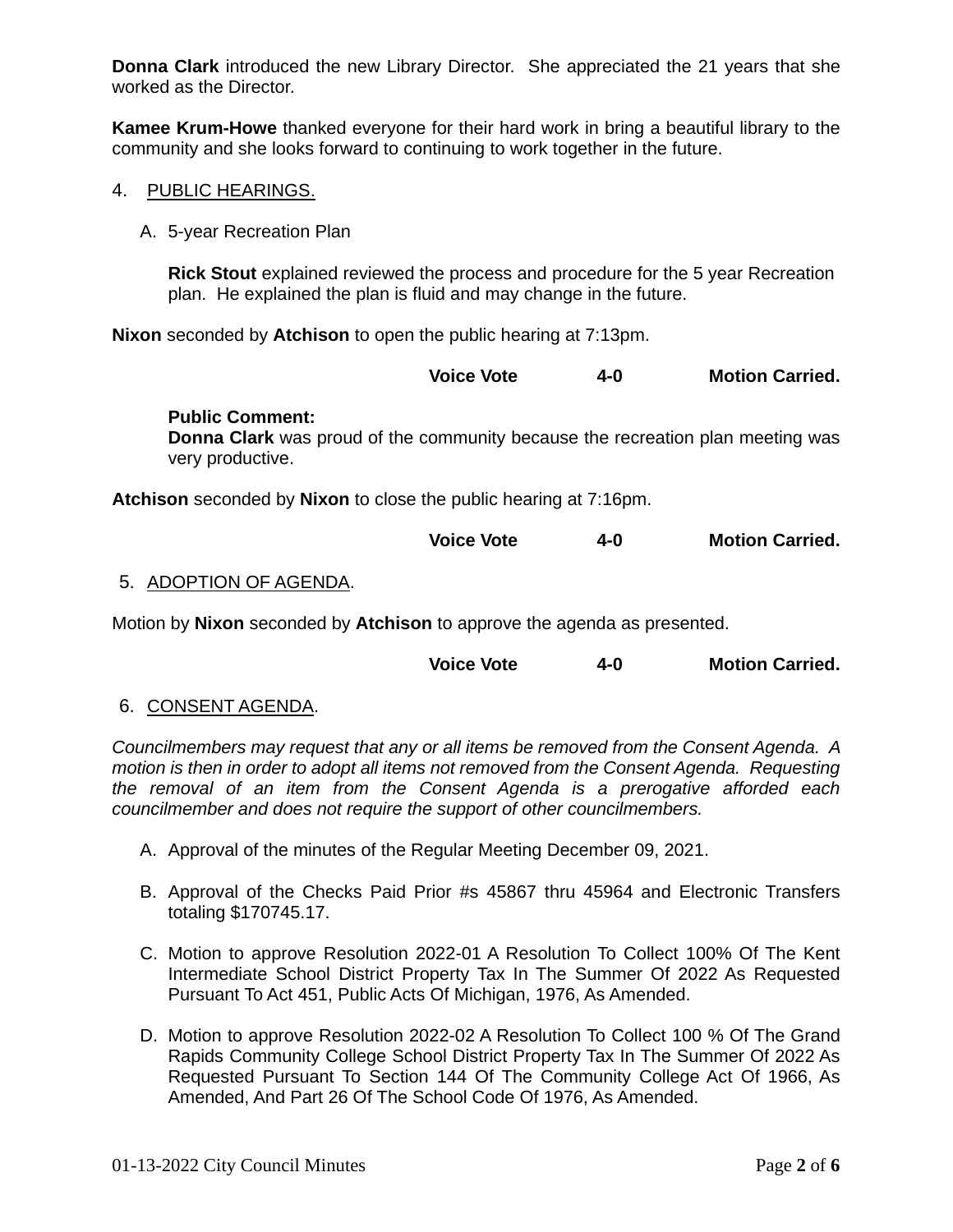- E. Motion to approve Resolution 2022 03 A Resolution To Collect 100 % Of The Cedar Springs Public Schools Imposed Summer Property Tax Levy For 2022.
- F. Motion to waive Sandwich Board Sign and Sidewalk Display fee for 2022 and indefinitely into the future.
- G. Motion to Approve An Ordinance Adopting And Enacting A New Code For The City Of Cedar Springs, Michigan; Providing For The Repeal Of Certain Ordinances Not Included Therein; Providing A Penalty For The Violation Thereof; Providing For The Manner Of Amending Such Code; And Providing When Such Code And This Ordinance Shall Become Effective. – Third Reading.
- H. Acceptance of Daniel McGrath Planning Commission Resignation
- Motion by **Nixon** seconded by **Atchison** to approve the agenda as amended to move item 6G to 7F.

**Roll Call Vote 4-0 Motion Carried.**

- 7. ACTION ITEMS:
	- A. Motion to authorize the City to bid up to \$40,000 for the 2004 Fire Truck which is currently available from the Kent County Fire Commission.

Motion by **Nixon** seconded by **Atchison** to authorize the City to bid up to \$40,000 for the 2004 Fire Truck which is currently available from the Kent County Fire Commission.

# **Roll Call Vote 4-0 Motion Carried.**

- B. Motion to approve of the Consumers Energy Easement for 705, 735 and 765 West Street.
	- i. Consumers E-mail
	- ii. Signing Instructions
	- iii. Understanding the Easement Process

Motion by **Nixon** seconded by **Atchison** to approve of the Consumers Energy Easement for 705, 735 and 765 West Street.

**Roll Call Vote 4-0 Motion Carried.**

- C. Motion to approve of the Point Broadband Fiber Holding LLC Metro Act Permit and authorize City staff to work with Point Broadband on the installation of fiberoptic cable within the City's rights of way.
	- i. MML Information on the Metro Act

Motion by **Nixon** seconded by **Gross** to approve of the Point Broadband Fiber Holding LLC Metro Act Permit and authorize City staff to work with Point Broadband on the installation of fiberoptic cable within the City's rights of way.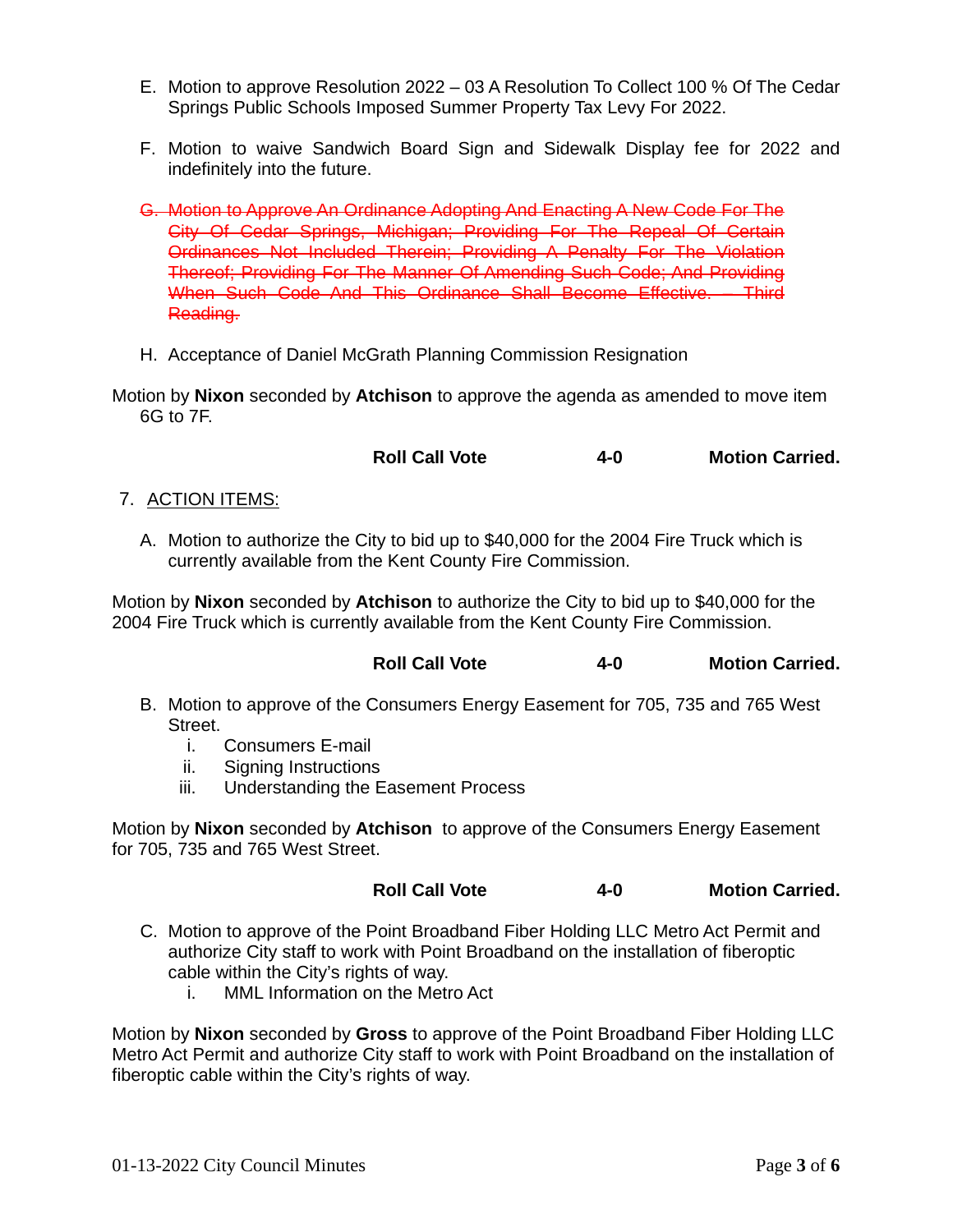D. Motion to approve the Fishbeck Proposal for Professional Construction Engineering and Inspection Services, Main Street over Cedar Creek for a price not to exceed \$242,956.

Motion by **Atchison** seconded by **Gross** to approve the Fishbeck Proposal for Professional Construction Engineering and Inspection Services, Main Street over Cedar Creek for a price not to exceed \$242,956.

**Roll Call Vote 4-0 Motion Carried.**

E. Motion to approve Resolution 2022-XX, a Resolution to Approve of the 2022-2026 Five Year Parks and Recreation Plan for the City of Cedar Springs.

Motion by **Atchison** seconded by **Nixon** to approve Resolution 2022-04, a Resolution to Approve of the 2022-2026 Five Year Parks and Recreation Plan for the City of Cedar Springs.

**Roll Call Vote 4-0 Motion Carried.**

F. Motion to Approve An Ordinance Adopting And Enacting A New Code For The City Of Cedar Springs, Michigan; Providing For The Repeal Of Certain Ordinances Not Included Therein; Providing A Penalty For The Violation Thereof; Providing For The Manner Of Amending Such Code; And Providing When Such Code And This Ordinance Shall Become Effective. – Third Reading.

Motion by **Nixon** seconded by **Atchison** to Approve An Ordinance Adopting And Enacting A New Code For The City Of Cedar Springs, Michigan; Providing For The Repeal Of Certain Ordinances Not Included Therein; Providing A Penalty For The Violation Thereof; Providing For The Manner Of Amending Such Code; And Providing When Such Code And This Ordinance Shall Become Effective. – Third Reading.

# **Roll Call Vote 4-0 Motion Carried.**

- 8. DISCUSSION ITEMS:
	- A. Discussion on Agenda Creation Policy

**Conley** will bring language back for board approval next month.

B. Discussion on Sidewalk Policy

**Nixon** was in favor of offering a carrot for residents that volunteer and would like to try to help citizens return some of the General Fund dollars that have collected over the years. **Atchison** would like to start allocating money specifically towards sidewalks. **Gross** felt that all residents should bare some of the burden of providing sidewalks even if certain parcels do not have sidewalks currently on their side of the street.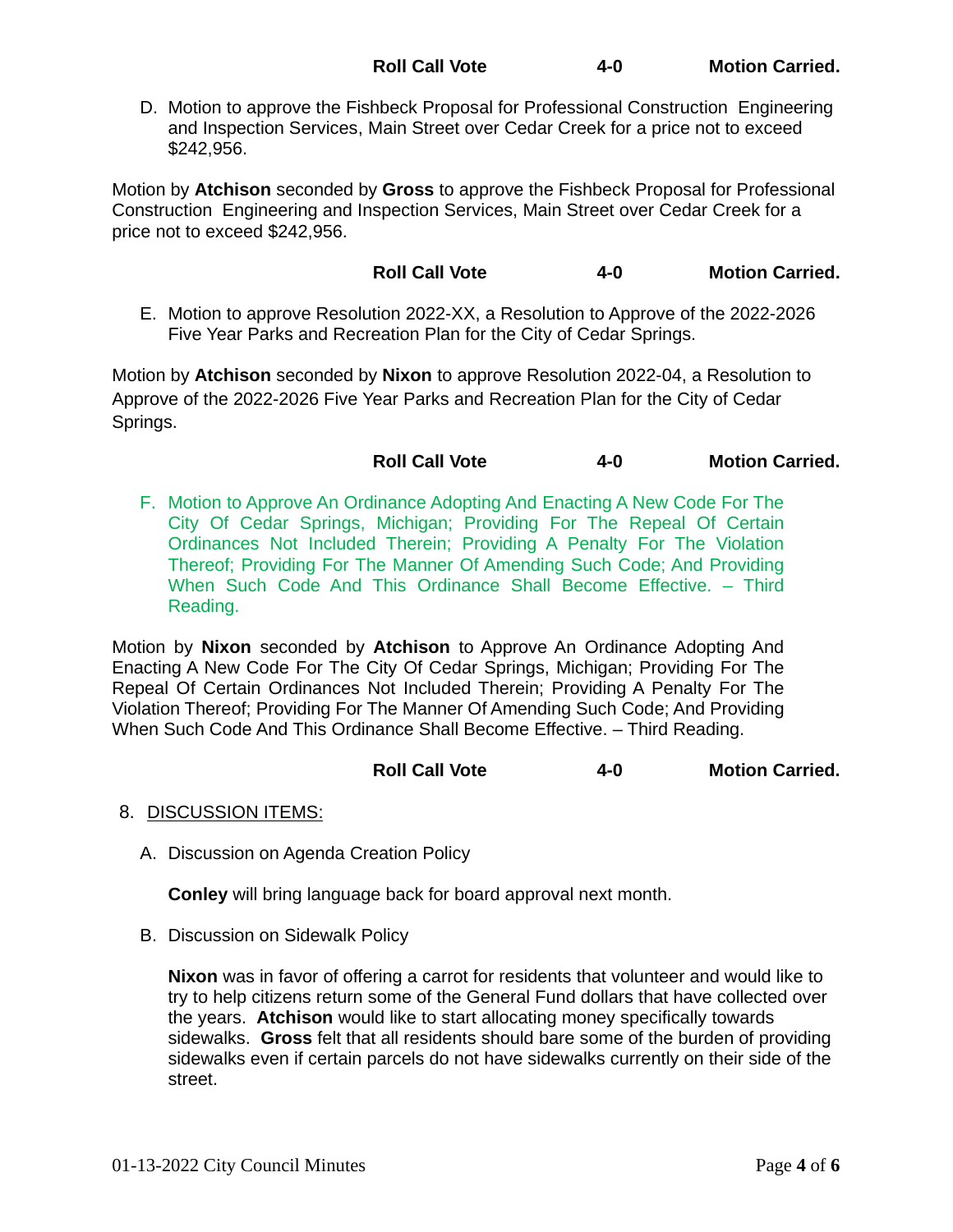- C. Request For Proposals for former Fire Station Demolition
	- i. Hazardous Materials Report

**Nixon** clarified that the former fire station was not able to be moved.

Motion by **Gross** seconded by **Nixon** to approve the Request For Proposals for the former Fire Station Demolition pending finalization by staff.

# **Roll Call Vote 4-0 Motion Carried.**

D. Discussion on the Municode Self-publishing Software

**Johnson** reported that Municode has a new software that would allow staff to write and approve ordinances online. The proposed software would be an estimated 30% cost savings and allow residents to the most up to date ordinances on our website rather than waiting for supplementation. **Gross** explained that other townships update every 2-3 years and it becomes burdensome to keep track of the ordinances. **Nixon** would like to see the item brought back for action for the rest of the board to weigh in. **Conley** would like the ordinances to be more accessible to the public.

- 9. COMMUNICATIONS:
	- A. Community Event Calendar
	- B. 2022 Calendar
- 10. DEPARTMENT REPORTS:
	- A. City Manager Reported that the high temperature in Hawii was 85°F and did 2 dives and saw 5 humpback whales.
	- B. Department of Public Works reported that things are going well and that it has been a light winter. **Conley** thanked the department for their hard work clearing the roads during winter weather.
		- i. Infrastructure Alternative's operational and maintenance report.
	- C. Police Department reported that Deputy Scott Cook will be starting on days soon and Deputy Jeff Newland started on nightshift earlier this week. **Conley** thanked the department for all of their work especially at community wide events.
	- D. Fire Department thanked Donna Clark for years of service. He also thanked Mr. Womack and the board for understanding the need for a new fire truck.
	- E. City Clerk reported that the Clerk's Department is very busy preparing for 4 elections in 2022.
	- F. Finance Director/Treasurer reported that the CDBG grant program opens on January 14<sup>th</sup>. She will be working for the next couple of weeks to complete the grant application. She also reported that CDBG grant could also be used for playground equipment.
		- i. Cash Summary Report.